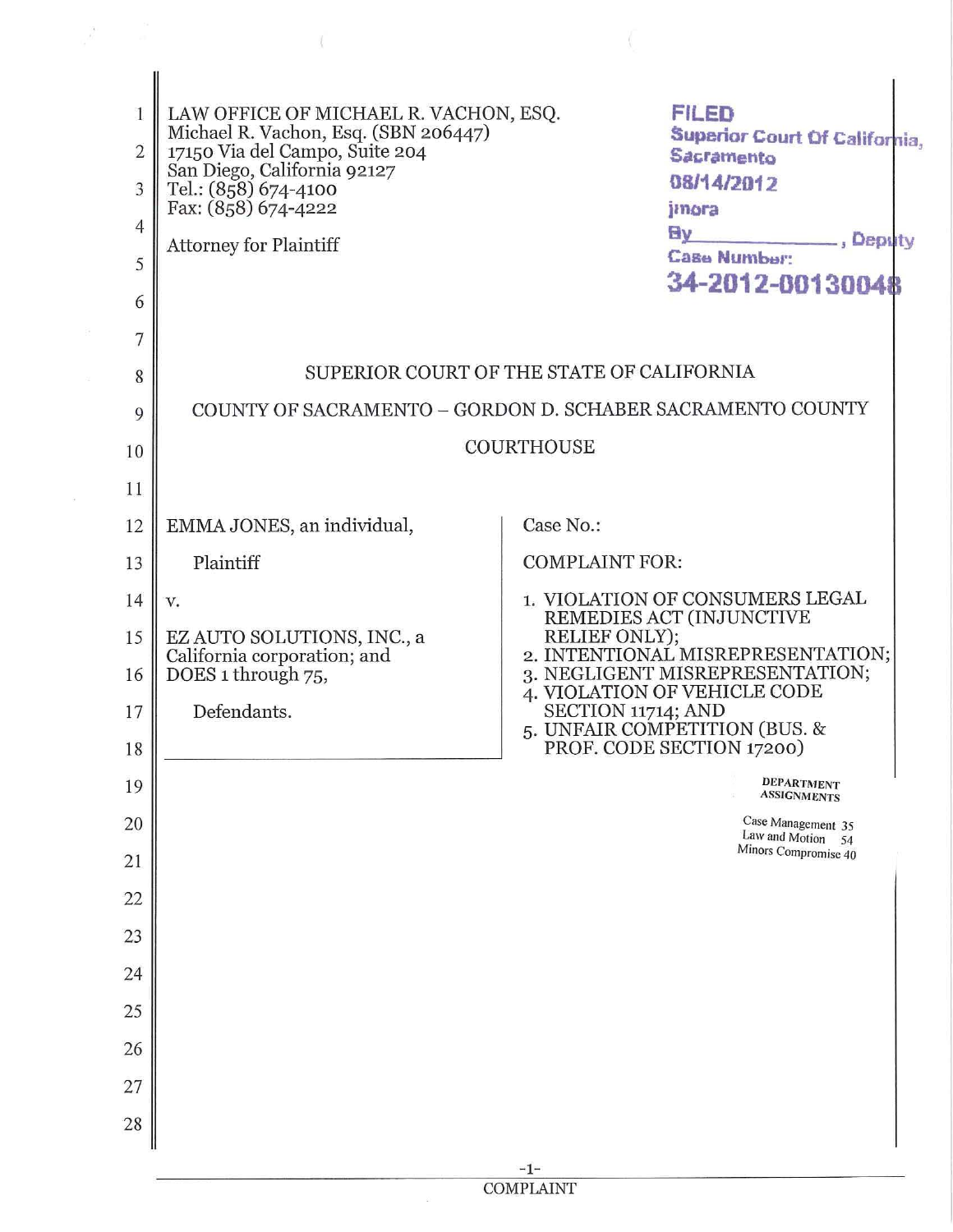| 1              | <b>SUMMARY</b>                                                                            |  |  |  |
|----------------|-------------------------------------------------------------------------------------------|--|--|--|
| $\overline{2}$ | This lawsuit arises out of an elderly consumer's purchase of a used car.<br>1.            |  |  |  |
| 3              | Specifically, Defendant EZ Auto Solutions, Inc. (a used car dealership) tricked Plaintiff |  |  |  |
| $\overline{4}$ | into buying a used 2004 Ford Explorer by concealing and failing to disclose to her that   |  |  |  |
| 5<br>6         | the vehicle had previously been registered as a rental car. In addition, EZ Auto          |  |  |  |
| 7              | Solutions fraudulently misrepresented that the Ford Explorer had been thoroughly          |  |  |  |
| 8              | inspected and was in excellent mechanical condition - when, in reality, EZ Auto           |  |  |  |
| 9              | Solutions knew that the Ford Explorer had been in multiple severe accidents, which        |  |  |  |
| 10             | resulted in damage to the vehicle's frame. EZ Auto Solutions's concealment of the Ford    |  |  |  |
| 11             | Explorer's accident damage and rental history amounts to common law fraud, violates       |  |  |  |
| 12             | the Consumers Legal Remedies Act, and constitutes unfair competition.                     |  |  |  |
| 13<br>14       | EZ Auto Solutions also sold the Ford Explorer to Plaintiff at Plaintiff's<br>2.           |  |  |  |
| 15             | home (rather than the Dealership's lot) in violation of Vehicle Code Section 11714, which |  |  |  |
| 16             | prohibits dealers from selling vehicles at locations other than their licensed places of  |  |  |  |
| 17             | business.                                                                                 |  |  |  |
| 18             | Plaintiff is entitled to rescind the purchase contract for the Ford Explorer,<br>3.       |  |  |  |
| 19             | to restitution of all money paid towards that vehicle, to compensatory and punitive       |  |  |  |
| 20             | damages, and to an injunction preventing similar unlawful conduct in future               |  |  |  |
| 21             | transactions.                                                                             |  |  |  |
| 22             | <b>PARTIES</b>                                                                            |  |  |  |
| 23<br>24       | Plaintiff Emma Jones is an individual residing in Daly City, California.<br>4.            |  |  |  |
| 25             | Defendant EZ Auto Solutions, Inc. is a California corporation that does<br>5.             |  |  |  |
| 26             | business as a used-car dealership at 2330 Fulton Avenue, Sacramento, California.          |  |  |  |
| <u>27</u>      | Plaintiff does not know the true names and capacities, whether corporate,<br>6.           |  |  |  |
| 28             | partnership, associate, individual, or otherwise, of defendants sued herein as Does 1     |  |  |  |
|                | -2-                                                                                       |  |  |  |

COMPLAINT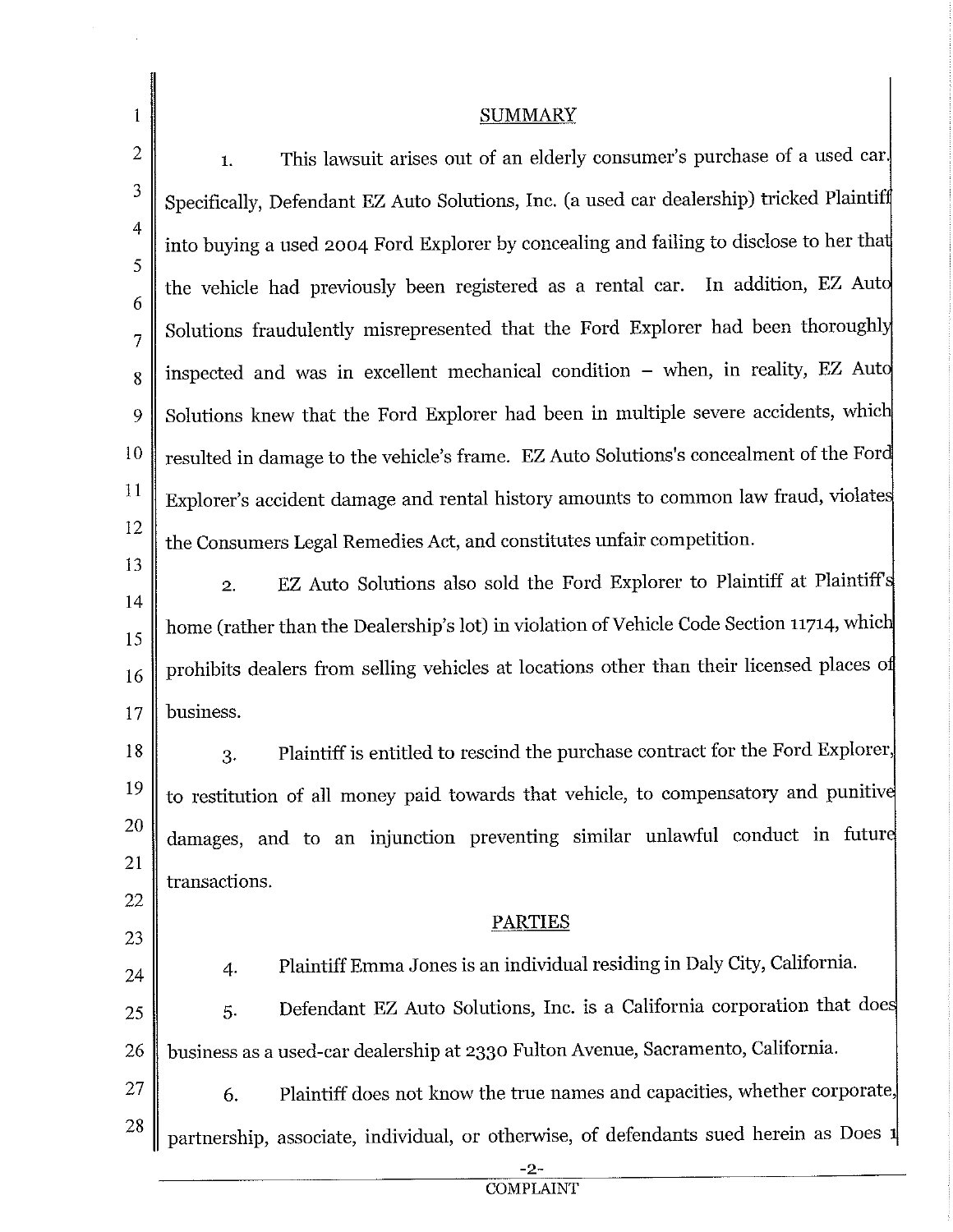1 2 3 4 5 6 through 75, inclusive, and thus name them under the provisions of Section 474 of the California Code of Civil Procedure. Defendants Does 1 through 75 are in some manne responsible for the acts set forth herein, and are legally liable to Plaintiff. Plaintiff wil set forth the true names of the fictitiously-named defendants together with appropriat charging allegations when ascertained.

7 7. All acts of corporate employees were authorized or ratified by an officer, 8 director, or managing agent of the corporate employer.

## 9 FACTS

10 11 8. Plaintiff alleges as follows, on information and belief, formed after a inquiry reasonable under the circumstances:

12 13 14 15 16 17 18 19 20 9. On or about August 29, 2008, Plaintiffs son, Delano Jones, visited E Auto Solutions at its dealership lot. Plaintiff looked at and viewed that certain 200 Ford Explorer with vehicle identification number 1FMZU62K84ZA01035 (the "For Explorer"). The EZ Auto Solutions salesperson who dealt with Mr. Jones told him that the Ford Explorer had been thoroughly inspected, that its vehicle history had bee checked, and that it was in excellent mechanical condition. EZ Auto Solutions explicitl and specifically represented that the Ford Explorer had not previously been in an serious accident and that it did not have frame damage.

21

22 23 24 10. Reasonably relying on EZ Auto Solutions's representations, Mr. Jone decided to attempt to purchase the Ford Explorer; however, because of an inability t obtain financing he was unable to do so.

25 26 27 28 11. Thereafter EZ Auto Solutions proposed that Mr. Jones use a straw buyer t purchase the Ford Explorer. Accordingly, on or about September 27, 2008, an EZ Aut Solutions employee went to Plaintiff's residence with a purchase contract for the Ford Explorer. Reasonably relying upon the statements that EZ Auto Solutions made to Mr.

> <u>-3-</u> **COMPLAINT**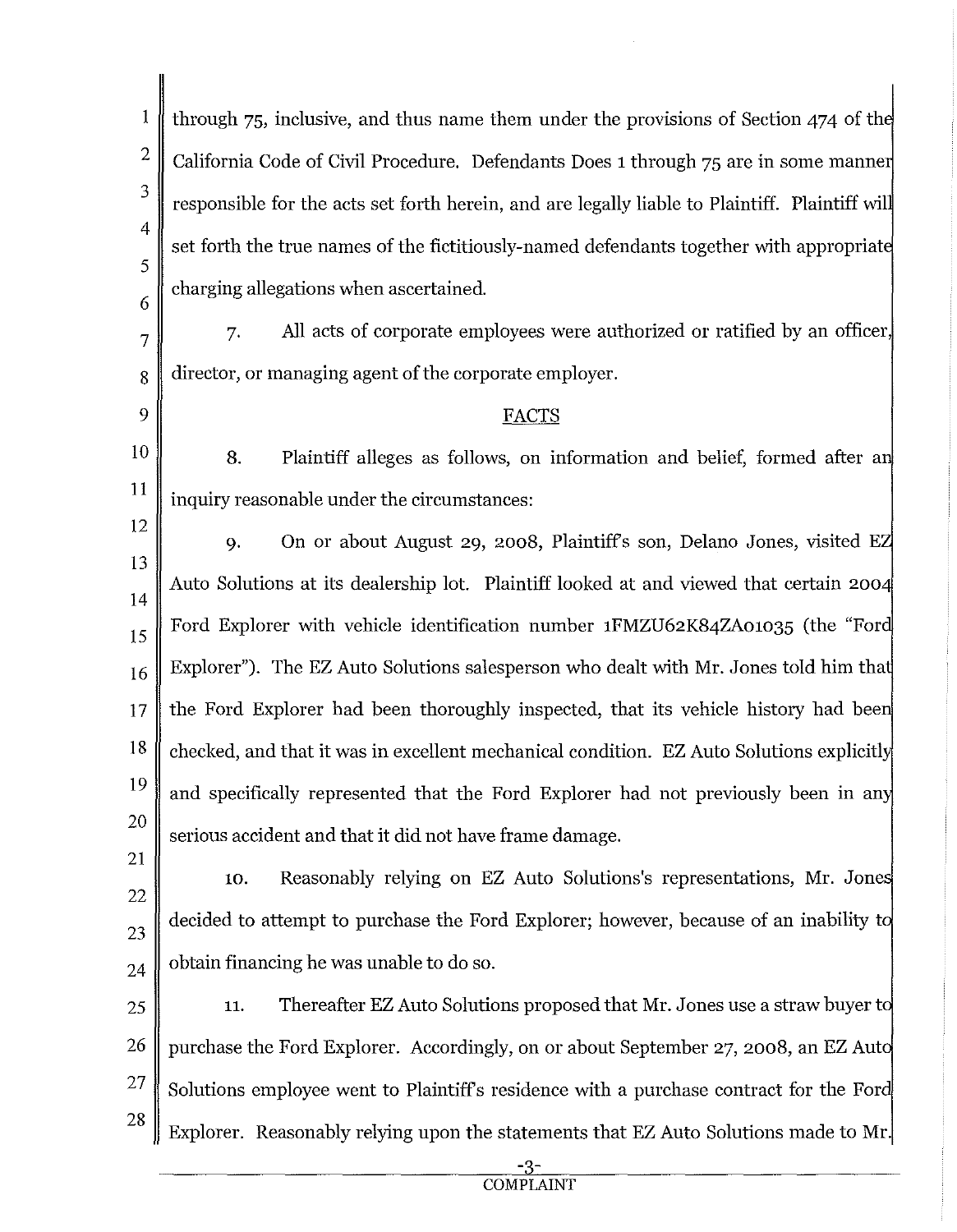|                | Jones about the condition and history of the car, Plaintiff signed the purchase contract                                                                              |  |  |  |
|----------------|-----------------------------------------------------------------------------------------------------------------------------------------------------------------------|--|--|--|
|                | at her home. Plaintiff never visited the EZ Auto Solutions dealership lot.                                                                                            |  |  |  |
|                | In 2012, Plaintiff and Mr. Jones learned for the first time that, contrary to<br>12.                                                                                  |  |  |  |
|                | EZ Auto Solutions's representations, the Ford Explorer had previously been in multiple                                                                                |  |  |  |
|                | severe accidents, with resulted in the vehicle sustaining frame damage.<br>EZ Auto<br>Solutions knew about the Ford Explorer's accident history and frame damage, but |  |  |  |
| $\overline{7}$ |                                                                                                                                                                       |  |  |  |
| 8              | deliberately concealed it from and did not disclose it to either Plaintiff or Mr. Jones.                                                                              |  |  |  |

9 10 11 12 13. In 2012, Plaintiff and Mr. Jones also learned for the first time that th Ford Explorer had previously been registered as a rental vehicle. EZ Auto Solution knew this fact, but concealed it from Plaintiff and failed to disclose it to either her or Mr. Jones.

14 15 14. EZ Auto Solutions's above-stated conduct was malicious, fraudulent, an oppressive.

13

∦

16

17

23

## FIRST CAUSE OF ACTION

Consumers Legal Remedies Act - Injunctive Relief Only

18 19 15. Plaintiff hereby incorporates by reference the allegations in Paragraphs through 14.

20 21 22 16. The Ford Explorer is a "good" under the CLRA, that was bought for us primarily for personal, family, or household purposes.

17. Plaintiff and Mr. Jones are "consumers" under the CLRA.

24 18. The advertisement and the sale of the Ford Explorer to Plaintiff are  $25 \parallel$  "transactions" under the CLRA.

26 27 28 19. The CLRA prohibits numerous unlawful business acts, including: (i misrepresenting the source, sponsorship, approval, or certification of goods or services; (ii) representing that goods or services have sponsorship, approval, characteristics,

 $\frac{-4}{COMPLANT}$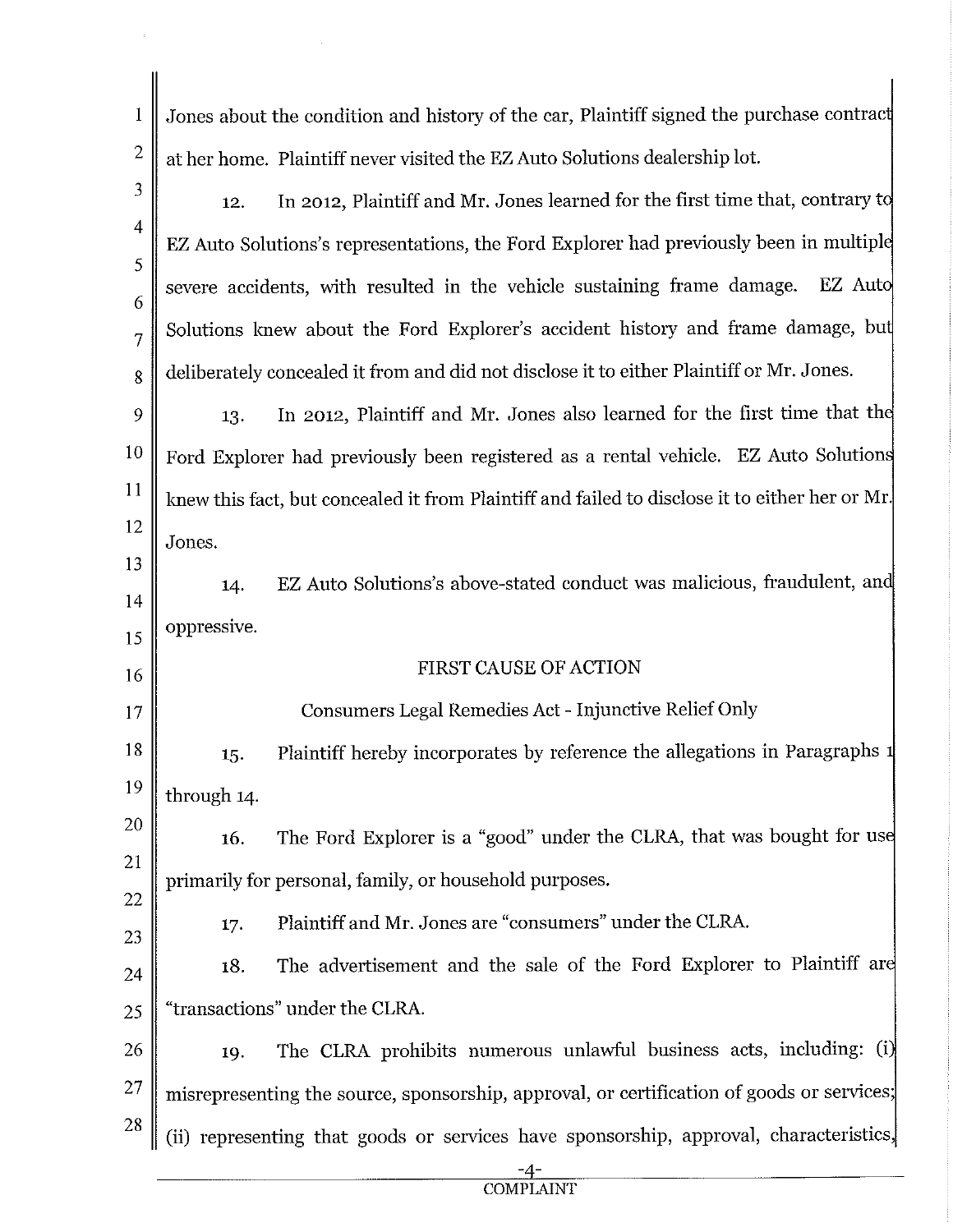1 2 3 4 5 6 7 8  $\mathbf Q$ 10 11 ingredients, uses, benefits, or quantities which they do not have or that a person ha sponsorship, approval, status, affiliation, or connection which he or she does not have; (iii) representing that goods or services are of a particular standard, quality, or grade, o that goods are of a particular style or model, if they are another; (iv) misrepresenting th source, sponsorship, approval, or certification of goods; (v) advertising goods or service with intent not to sell them as advertised; (vi) representing that a transaction confers or involves rights, remedies, or obligations which it does not have or involve, or which ar prohibited by law; and (vii) inserting an unconscionable provision into a contract. Th CLRA also prohibits the omission of statements where there exists a duty to make sue statements or disclosures.

12 13 14 15 16 17 20. EZ Auto Solutions had a duty to disclose the known accident damag because (1) such disclosure was necessary in order to make its other statements no misleading; (2) it was a known material fact; (3) EZ Auto Solutions knew that it ha exclusive knowledge that was not accessible to Plaintiff; and (4) it was reasonable for Plaintiff to expect disclosure of such facts.

18 19 20 21 22 23 24 21. EZ Auto Solutions had a duty to disclose the Ford Explorer's known renta car because (1) such disclosure was necessary in order to make its other statements no misleading; (2) it was a known material fact; (3) EZ Auto Solutions knew that it had exclusive knowledge that was not accessible to Plaintiff;  $(4)$  it was reasonable for Plaintiff to expect disclosure of such facts; and (5) EZ Auto Solutions was required to disclose this fact under 13 California Code of Regulations Section 260.02.

25 26 27 28 22. EZ Auto Solutions violated the CLRA by: (1) misrepresenting th mechanical condition of the Ford Explorer; (2) concealing and failing to disclose tha the Ford Explorer was previously registered as a rental vehicle; (3) concealing an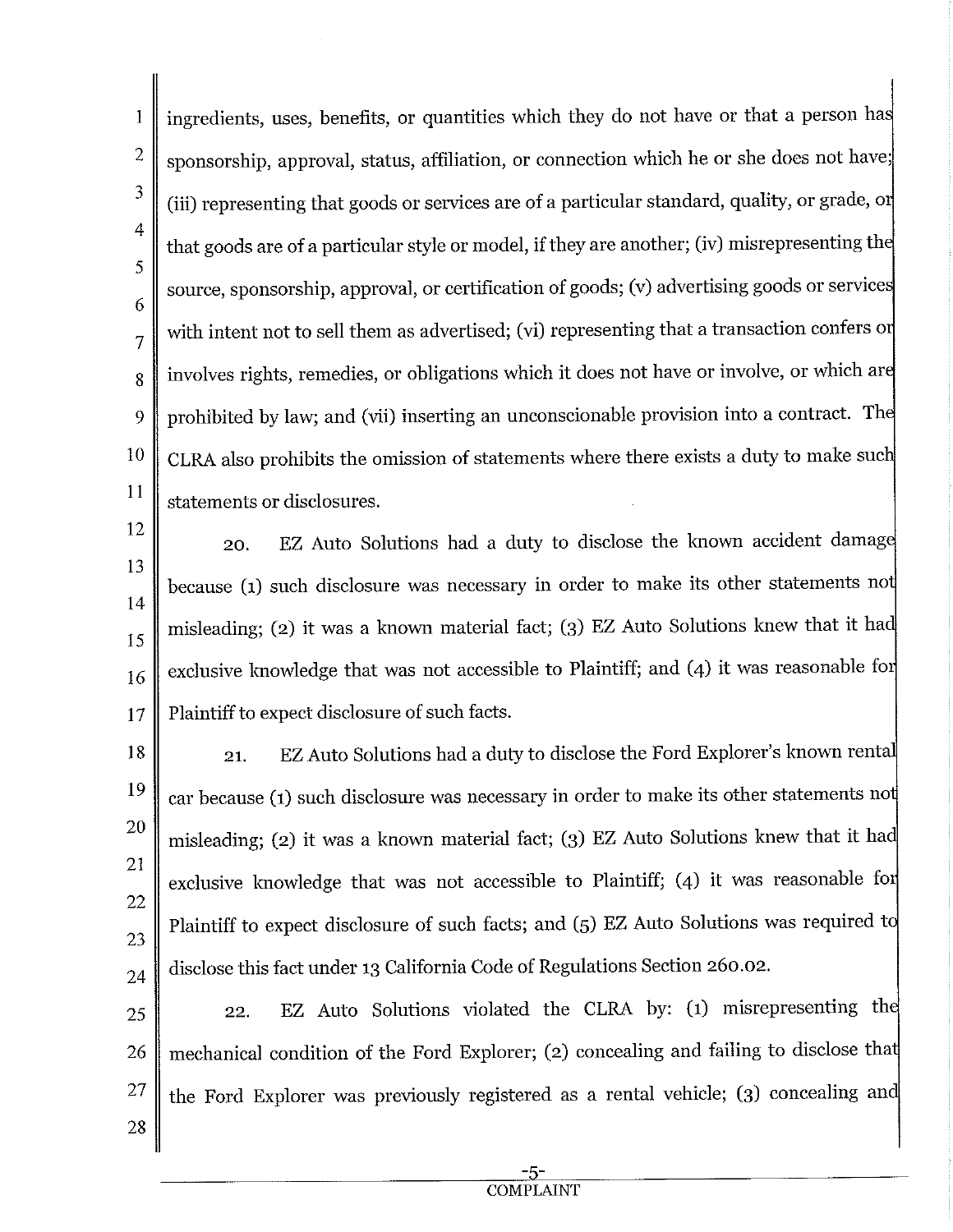1 2 failing to disclose that the Ford Explorer had previously been in material accidents; an (4) concealing and failing to disclose that the Ford Explorer had frame damage.

3 4 5 6 7 23. Plaintiff is concurrently serving EZ Auto Solutions with a CL notification and demand letter via certified mail, return receipt requested. The notic letter sets forth the relevant facts, notifies EZ Auto Solutions of its CLRA violations, an requests that EZ Auto Solutions promptly remedy those violations.

8 9 10 11 12 13 14 24. Under the CLRA, a plaintiff may without prior notification file a complain alleging violations of the CLRA that seeks injunctive relief only. Then, if the defendant does not remedy the CLRA violations within 30 days of notification, the plaintiff ma amend her or his CLRA causes of action without leave of court to add claims fo damages. Plaintiff will amend this complaint to add damages claims if EZ Aut Solutions does not remedy its violations within the statutory period.

15 16 25. Under the CLRA, Plaintiff is entitled to a permanent injunctio prohibiting practices that violate the CLRA.

- 17 18 19 20 26. EZ Auto Solutions has an illegal pattern and practice of: (1 misrepresenting the mechanical condition of vehicles that it sells to the public; (2 concealing and failing to disclose that the known rental histories of vehicles that it sell to the public; and (3) concealing and failing to disclose known accident damage.
- 21 22 23 24 27. Plaintiff is entitled to a permanent injunction that compels EZ Aut Solutions to notify all consumers who have been victims of the above-described illegal conduct, and enjoining EZ Auto Solutions from such further acts of illegal conduct.
	- 28. Plaintiff is also entitled to recover her attorneys' fees, costs, and expenses.
- 26 *Ill*

25

- 27 *Ill*
- 28 *Ill*

-6- COMPLAINT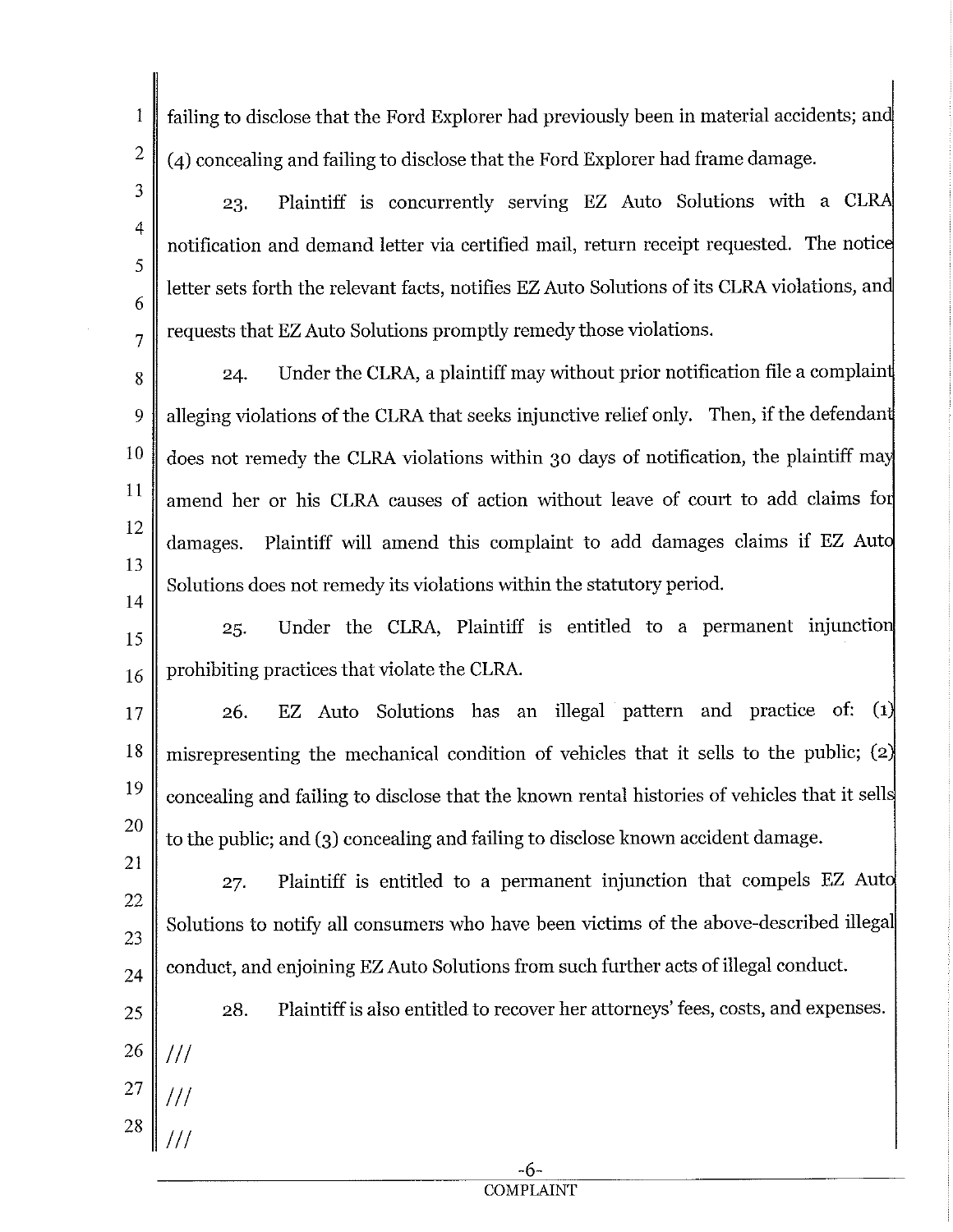|           | <b>SECOND CAUSE OF ACTION</b>                                                             |  |  |  |
|-----------|-------------------------------------------------------------------------------------------|--|--|--|
| 2         | <b>Intentional Misrepresentation</b>                                                      |  |  |  |
| 3         | Plaintiff incorporates by reference the allegations in Paragraphs 1 through<br>29.        |  |  |  |
| 4         | 28.                                                                                       |  |  |  |
| 5         | At the time of purchase, and afterwards, EZ Auto Solutions made the<br>30.                |  |  |  |
| 6         | misrepresentations to Mr. Jones as set forth above, with the intent that such             |  |  |  |
| 7         | representations would be relied upon by Plaintiff. These misrepresentations included,     |  |  |  |
| 8         |                                                                                           |  |  |  |
| 9         | but are not limited to the following: (1) that the Ford Explorer had been inspected and   |  |  |  |
| 10<br>11  | was in excellent condition; and (2) that the Ford Explorer had not previously sustained   |  |  |  |
| 12        | serious accident or frame damage.                                                         |  |  |  |
| 13        | EZ Auto Solutions omitted from the statements it made material facts, the<br>31.          |  |  |  |
| 14        | disclosure of which was necessary, $(1)$ in order to make its other statements not        |  |  |  |
| 15        | misleading; (2) because they were known materials facts; (3) because EZ Auto Solutions    |  |  |  |
| 16        | knew that it had exclusive knowledge that was not accessible to Plaintiff; and (4)        |  |  |  |
| 17        | These<br>because it was reasonable for Plaintiff to expect disclosure of such facts.      |  |  |  |
| 18        | omissions include, but are not limited to the following: (1) that the Ford Explorer was   |  |  |  |
| 19        | previously registered as a rental vehicle; (2) that the Ford Explorer had previously been |  |  |  |
| 20        | in multiple material accidents; and (3) that the Ford Explorer had sustained frame        |  |  |  |
| 21        | damage.                                                                                   |  |  |  |
| 22        | At all times EZ Auto Solutions either had actual or constructive notice of                |  |  |  |
| 23        | 32.                                                                                       |  |  |  |
| 24        | the true facts but nonetheless intentionally or recklessly concealed these facts from Mr. |  |  |  |
| 25        | Jones and Plaintiff.                                                                      |  |  |  |
| 26        | EZ Auto Solutions made these representations and omitted material facts<br>33.            |  |  |  |
| <b>27</b> | with the intent to defraud Mr. Jones and Plaintiff and to induce them to purchase the     |  |  |  |
| 28        | Ford Explorer and pay an inflated sales price. At the time Plaintiff purchased the Ford   |  |  |  |

 $\hat{\mathcal{A}}$ 

 $\frac{-7}{\text{COMPLAINT}}$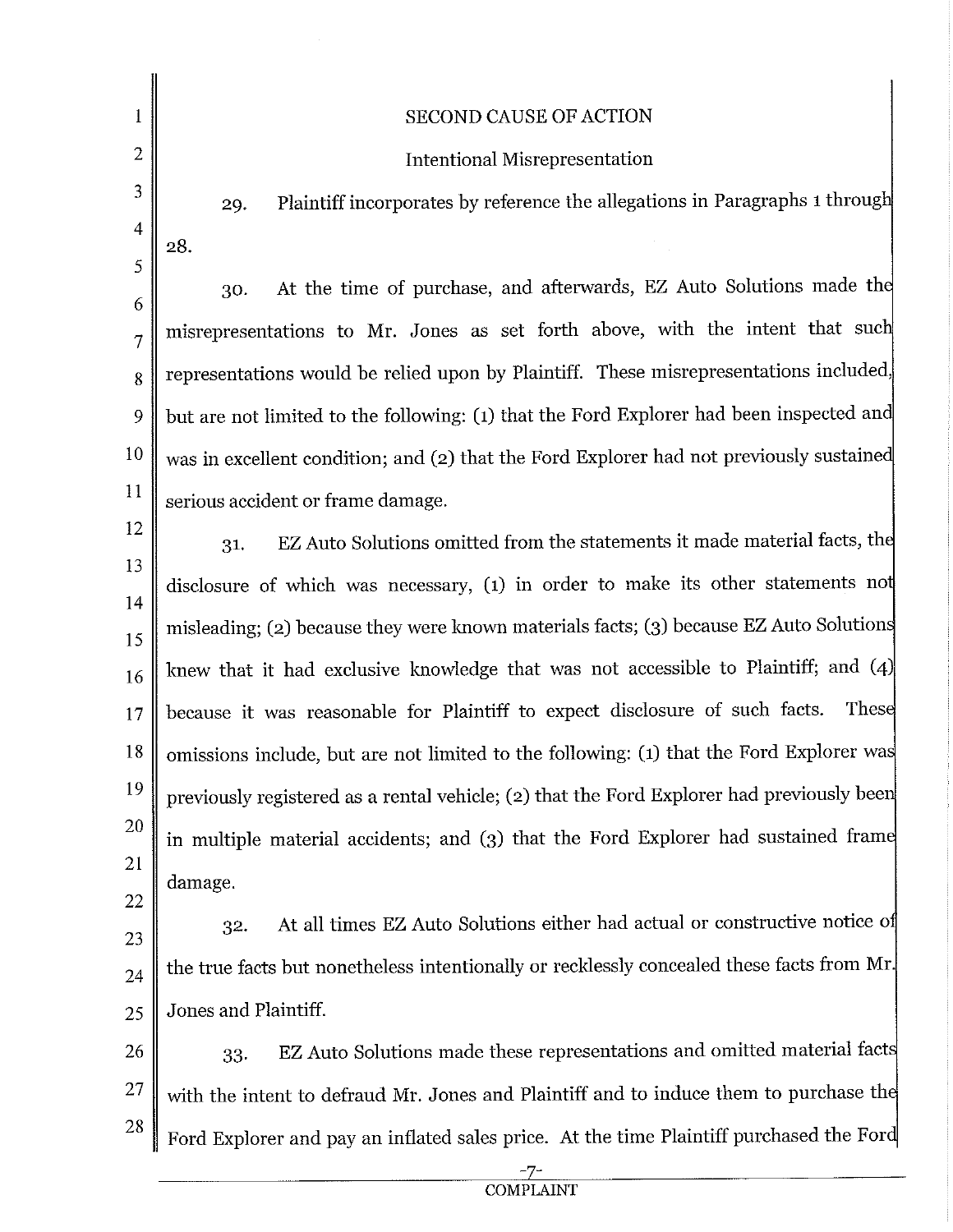1 2 3 4 5 6 7 8 Explorer she did not know, or have reason to know, that EZ Auto Solutions was makin false and misleading representations and had omitted material facts. Plaintiff acted i justifiable reliance upon the truth of the representations which misled her and Mr. Jones as to the nature and extent of the facts concealed. Plaintiff and Mr. Jones wer justified in their reliance, as EZ Auto Solutions held itself out as professionals in the automotive sales industry, and Plaintiff and Mr. Jones had no reason to doubt sue representations.

 $\mathbf Q$ 10 11 34. As a direct and proximate result of the Dealer's fraudulent representation and omissions of material facts, Plaintiff suffered damages, including actual, general, consequential and incidental damages according to proof at trial.

12

35. Plaintiff is also entitled to punitive damages.

13 EZ Auto Solutions committed fraud in the inducement of the purchas 36. 14 contract for the Ford Explorer, and Plaintiff is therefore entitled to rescission an 15 restitution in an amount according to proof at trial. 16

17 18 THIRD CAUSE OF ACTION Negligent Misrepresentation

19 37. Plaintiff incorporates by reference the allegations in paragraphs 1 throug 20 36.

21 22 23 24 38. As an alternative to Plaintiffs cause of action for Intentiona Misrepresentation, Plaintiff alleges that the Dealer's misrepresentations were mad negligently, if not intentionally.

39. The representations made by EZ Auto Solutions were not true.

26 27 40. Regardless of its actual belief, EZ Auto Solutions made the representation without any reasonable grounds for believing them to be true.

28

25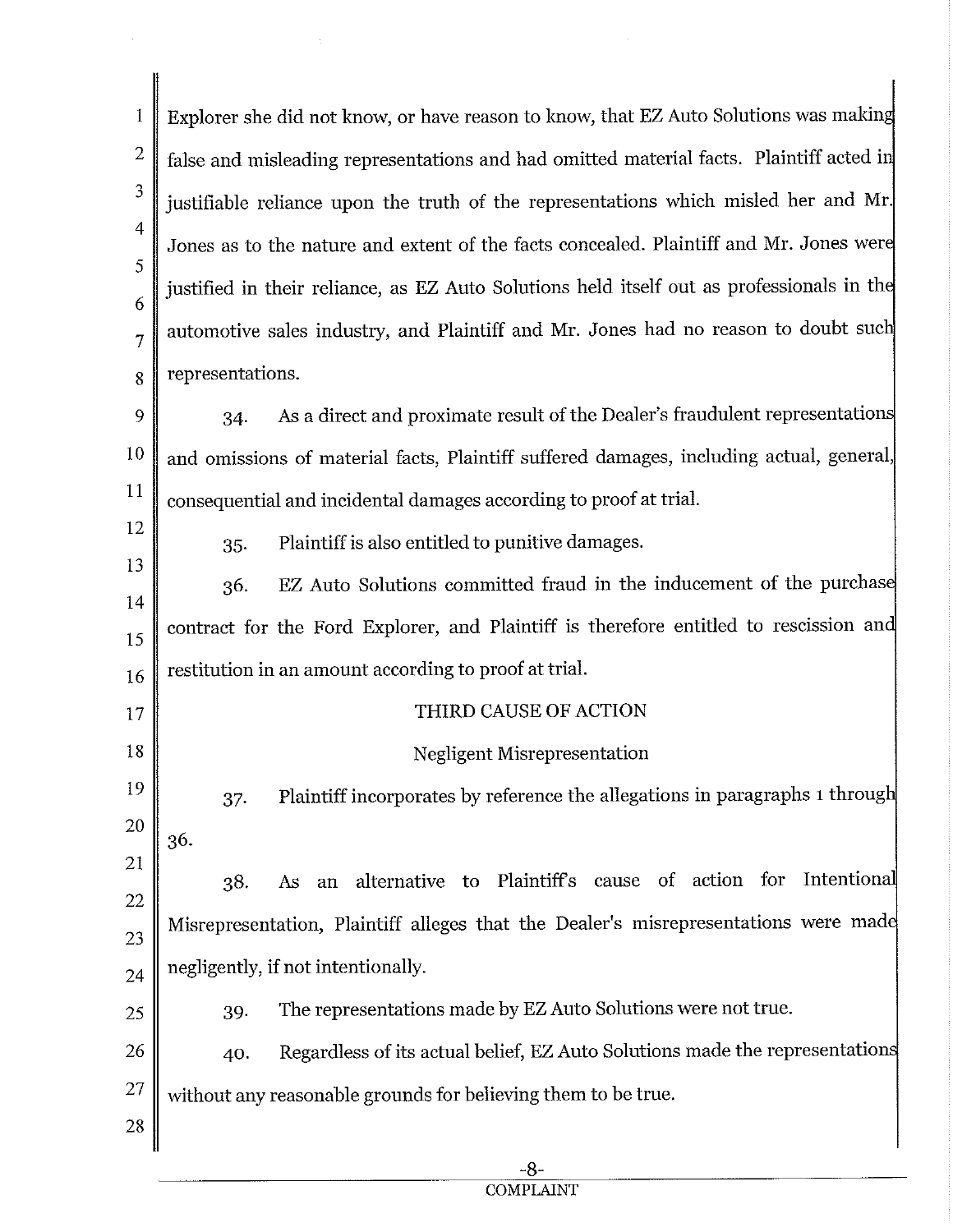41. EZ Auto Solutions failed to exercise due care in ascertaining the accurac 1 2 of the representations made to Plaintiff and Mr. Jones. 3 42. EZ Auto Solutions made the representations to Mr. Jones for the purpose 4 of inducing Plaintiff and Mr. Jones to rely upon them, and to act or refrain from actin 5 in reliance thereon. 6 43. Plaintiff and Mr. Jones were unaware of the falsity of the representation 7  $8 \parallel$  and acted in reliance upon the truth of those representations, and were justified in 9 relying upon those representations. 10 44. As a direct and proximate result of the Dealer's negligen 11 misrepresentations of material fact, Plaintiff suffered damages, including actual 12 consequential, and incidental damages according to proof of trial. 13 45. Plaintiff is also entitled to punitive damages. 14 Plaintiff hereby alleges fraud in the inducement to enter into the sale 46. 15 contract, and therefore is entitled to rescission and restitution in an amount accordin 16 to proof at trial. 17 18 FOURTH CAUSE OF ACTION 19 Violation of Vehicle Code Section 11714 20 Plaintiff hereby incorporates by reference the allegations in Paragraphs 47. 21 through 46. 22 48. EZ Auto Solutions is a "dealer" under Vehicle Code Section 11714(b). 23 49. The Ford Explorer is a "vehicle" that was sold "at retail" under Vehicl 24 25 Code Section 11714(b). 50. Plaintiffs residence is not a location at which EZ Auto Solutions is license 26 27 by the California Department of Motor Vehicles to sell vehicles. Plaintiff's residence 28 also was not posted pursuant to Vehicle Code Section 11709.

> -9- **COMPLAINT**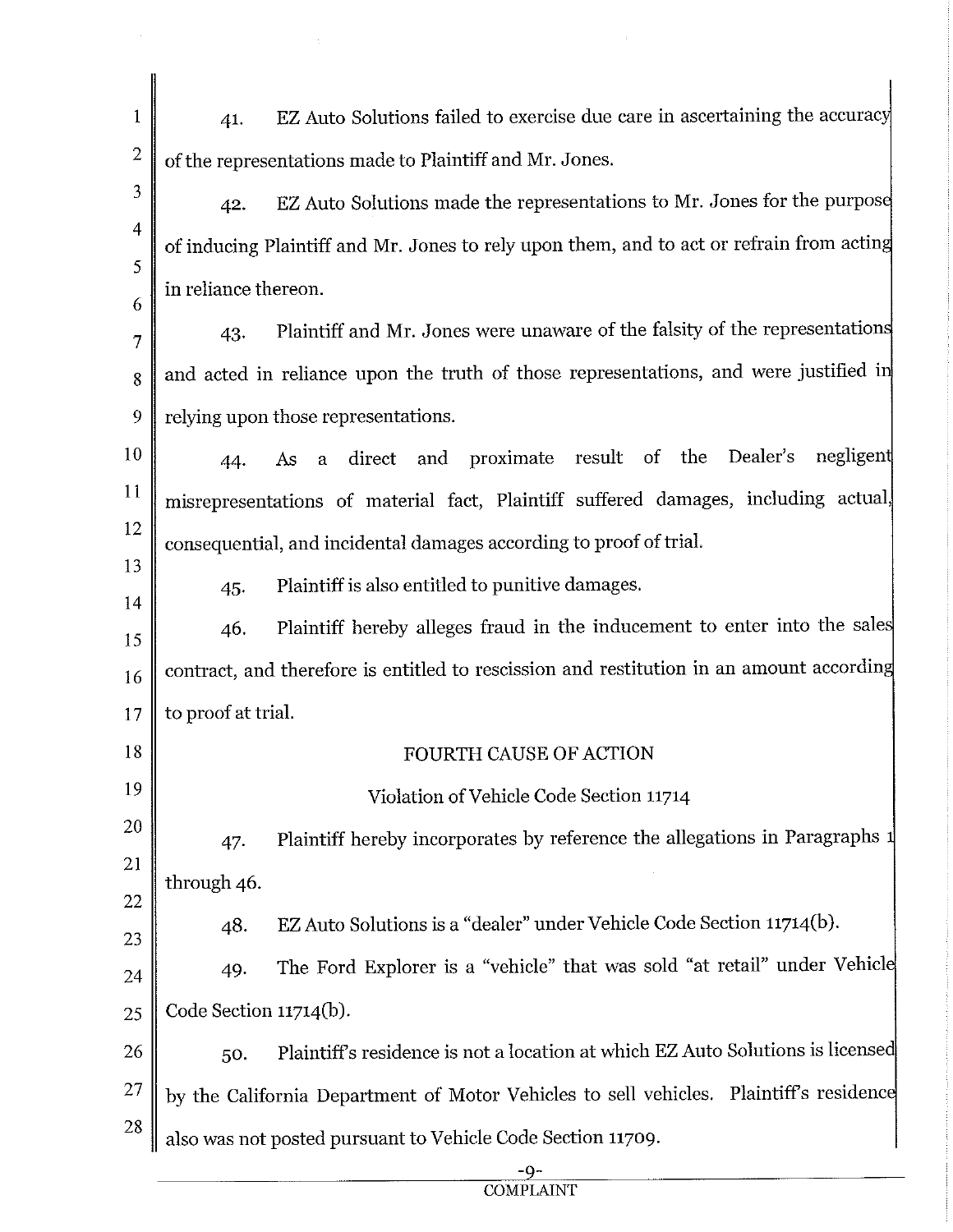| 1              | EZ Auto Solutions is and was legally prohibited from selling any vehicle at<br>51.         |  |  |  |
|----------------|--------------------------------------------------------------------------------------------|--|--|--|
| $\overline{2}$ | retail at any location that is not posted pursuant to Vehicle Code Section 11709.          |  |  |  |
| 3              | Accordingly, Plaintiff's purchase of the Ford Explorer was an illegal transaction, and the |  |  |  |
| $\overline{4}$ | Ford Explorer's purchase contract is an illegal and unenforceable contract.                |  |  |  |
| 5              | Plaintiff is entitled to rescission of the Ford Explorer's purchase contract,<br>52.       |  |  |  |
| 6<br>7         | and restitution of all amounts paid to EZ Auto Solutions.                                  |  |  |  |
| 8              | FIFTH CAUSE OF ACTION                                                                      |  |  |  |
| 9              | <b>Unfair Competition</b>                                                                  |  |  |  |
| 10             | Plaintiff hereby incorporates by reference the allegations in Paragraphs 1<br>53.          |  |  |  |
| 11             | through 52.                                                                                |  |  |  |
| 12             | EZ Auto Solutions's acts, omissions, misrepresentations, practices, and<br>54.             |  |  |  |
| 13             | non-disclosures constitute unlawful, unfair, and fraudulent business acts and practices    |  |  |  |
| 14<br>15       | within the meaning of California Business & Professions Code Sections 17200 et seq.        |  |  |  |
| 16             | EZ Auto Solutions has engaged in "unlawful" business acts and practices<br>55.             |  |  |  |
| 17             | by: (1) concealing and failing to the known rental histories of vehicles it sells to the   |  |  |  |
| 18             | public; (2) misrepresenting the mechanical condition of vehicles that it sells to the      |  |  |  |
| 19             | public; (3) concealing and failing to disclose known accident and frame damage; and $(4)$  |  |  |  |
| 20             | selling vehicles at locations other than those where it is permitted to do so. These acts  |  |  |  |
| 21             | and practices were intended to and did violate California Civil Code Section 1709 et seq., |  |  |  |
| 22<br>23       | the CLRA, Vehicle Code Sections 11713.18 and 11714, and 13 California Code of              |  |  |  |
| 24             | Regulations Section 260.02.                                                                |  |  |  |
| 25             | EZ Auto Solutions has also engaged in "fraudulent" business acts or<br>56.                 |  |  |  |
| 26             | practices in that the representations and omissions of material fact described above       |  |  |  |
| 27             | have a tendency and likelihood to deceive purchasers of these vehicles and the general     |  |  |  |
| 28             | public.                                                                                    |  |  |  |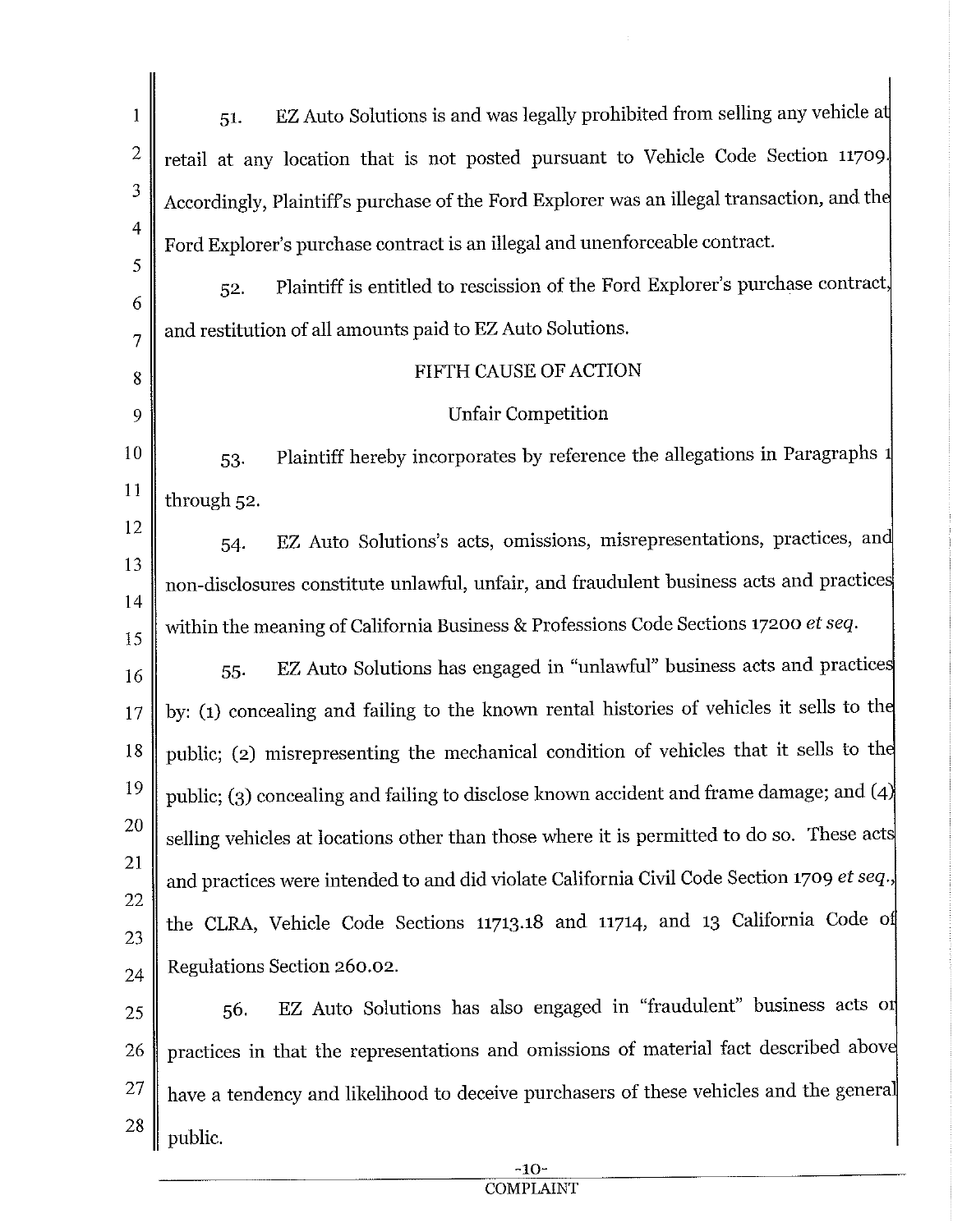1 2 3 4 5 6 7 57. EZ Auto Solutions has also engaged in "unfair" business acts or practice in that the justification for selling and leasing vehicles based on the misrepresentation and omissions of material fact delineated above is outweighed by the gravity of th resulting harm, particularly considering the available alternatives, and offends publi policy, is immoral, unscrupulous, unethical, and offensive, or causes substantial inju to consumers.

8 9 10 11 12 13 58. The above described unlawful, fraudulent, or unfair business acts an practices conducted by EZ Auto Solutions continue to this day and present a threat t Plaintiff and the general public in that EZ Auto Solutions has failed to publicly acknowledge the wrongfulness of its actions and provide full equitable injunctive an monetary relief as required by the statute.

- 14 15 16 17 18 19 20 21 22 23 24 25 26 27 59. Pursuant to California Business & Professions Code Section 17203, Plaintiff seeks an order of this Court requiring EZ Auto Solutions to immediately ceas such acts of unfair competition and enjoining EZ Auto Solutions from continuing t conduct business via the unlawful, fraudulent, and/or unfair business acts and practices set forth in this Complaint and from failing to fully disclose the true nature of it misrepresentations, and ordering EZ Auto Solutions to engage in a corrective notice an advertising campaign. Plaintiff additionally requests an order from the Court requirin that EZ Auto Solutions provide complete equitable monetary relief so as to prevent E Auto Solutions from benefitting from the practices that constitute unfair competition o the use or employment of any monies resulting from the lease of these vehicles, including requiring the payment of restitution of any monies as may be necessary t restore to any member of the general public any money or property which may have been acquired by means of such acts of unfair competition.
- 28 Ill